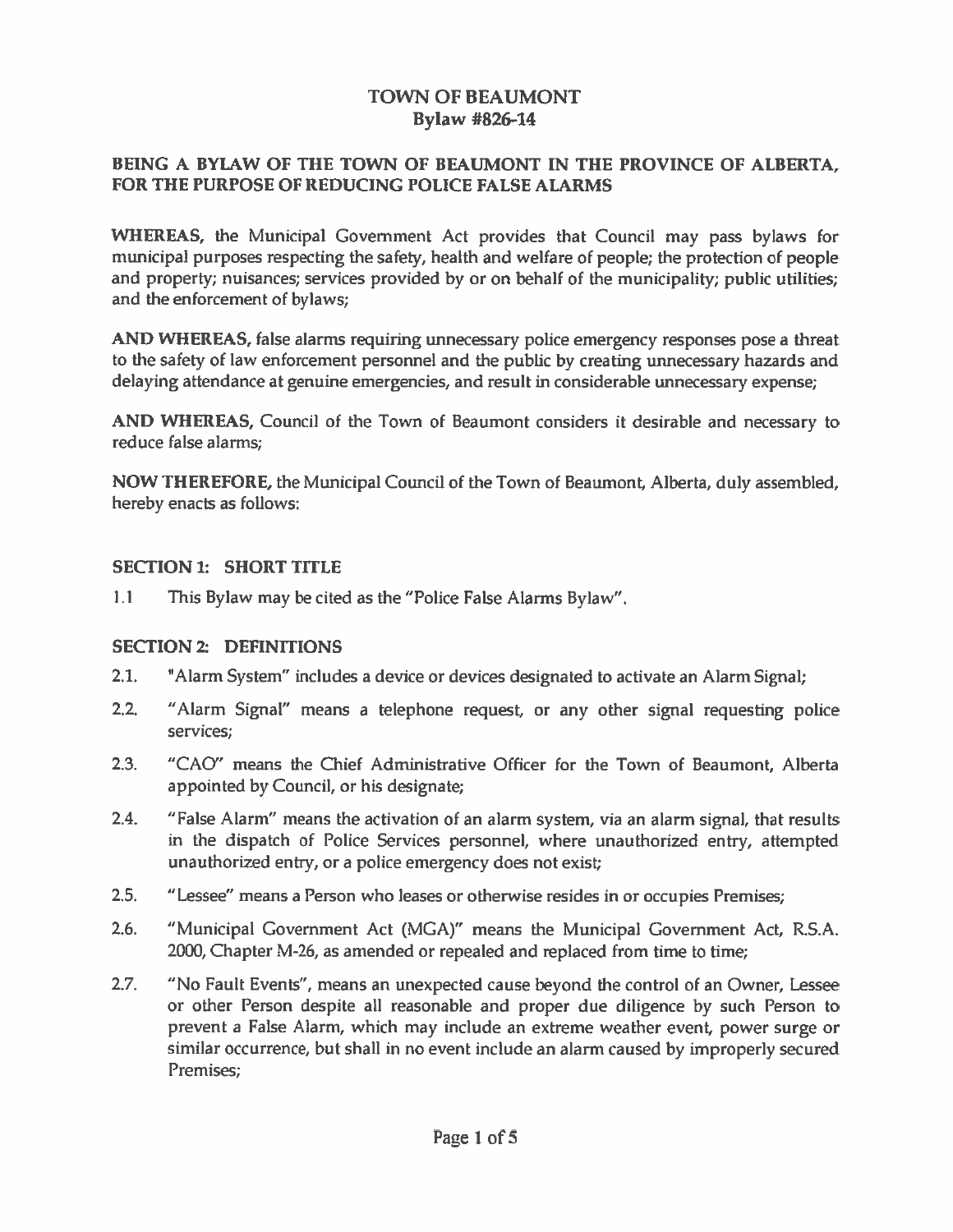- 2.8. "Owner" means <sup>a</sup> Person who is recorded as the owner of Premises on the tax assessment roll of the Town;
- 2.9. "Peace Officer" means <sup>a</sup> member of the Royal Canadian Mounted Police;
- 2.10. "Person" means any individual, firm, partnership, association, corporation, company or society;
- 2.11. "Police Services" means the Royal Canadian Mounted Police or any of its members;
- 2.12. "Police Services Commander", means the Town of Beaumont RCMP Detachment Commander;
- 2.13. "Premises" means any property or parce<sup>l</sup> of land situated in whole or in par<sup>t</sup> within the Town of Beaumont, including the external surfaces of all buildings and land immediately adjacent to any building or buildings;
- 2.14. "Provincial Qffences Procedure Act (POPA)" means the Provincial Offences Procedure Act, R.S.A. 2000, Chapter P-34, and the regulations thereof, as amended or replaced from time to time;
- 2.15. "Town" means the Town of Beaumont, <sup>a</sup> municipal corporation, in the Province of Alberta and where the context so requires, means the area contained within the corporate boundaries of the said Town.

## SECTION 3: APPLICATION

- 3.1. Nothing in this Bylaw relieves <sup>a</sup> Person from complying with any provision of any federal or provincial law or regulation, other bylaw or any requirement of any lawful permit, order or license.
- 3.2. The intent of this Bylaw shall be to reduce police False Alarms relating to the security of property.
- 3.3. This Bylaw shall not apply to False Alarms that are caused by fire, medical, panic, duress, or No Fault Events.
- 3.4. This Bylaw shall not apply to premises owned, leased, or under the control of the Town.
- 3.5. Notwithstanding any other discretionary provisions within this Bylaw, and giving consideration to the intent of this Bylaw, the Police Services Commander shall have discretion to determine whether the circumstances of any police False Alarm would constitute an offence under this Bylaw.
- 3.6. It is the intention of the Council of the Town that all offences created pursuan<sup>t</sup> to this Bylaw be construed and considered as being strict liability offences.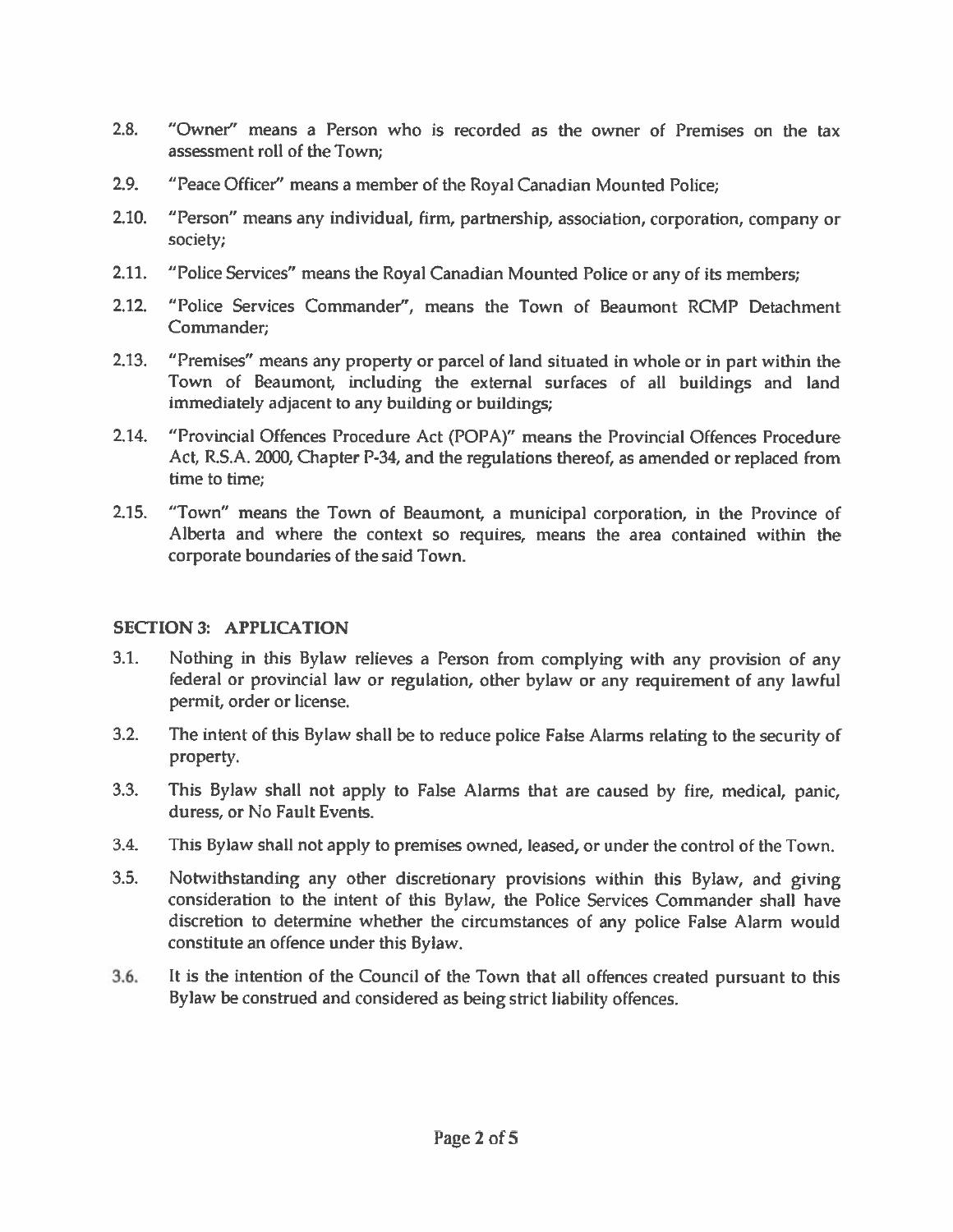#### SECTION 4: RESPONSIBILITIES

- 4.1. The Owner of the Premises shall be responsible for the proper use, installation, maintenance and operations of any Alarm System installed on or in the Premises, in order to ensure the prevention of False Alarms.
- 4.2. Where there is <sup>a</sup> Lessee, the Lessee shall also be responsible for the proper use, instaflation, maintenance and operations of any Alarm System installed on or in the Premises, in order to ensure the prevention of False Alarms.
- 4.3. No Owner or Lessee shall allow <sup>a</sup> False Alarm to occur.

## SECTION 5: LIABILITY

- 5.1. An alarm activation that results in an Alarm Signal shall be considered an emergency pursuan<sup>t</sup> to section 551 of the Municipal Government Act.
- 5.2. In the event of <sup>a</sup> False Alarm, the Town may charge fees to the Owner or Lessee of the Premises in accordance with Schedule "A" of this Bylaw.
- 5.3. In the event that Police Services personnel cause forced entry to the premises arising from the False Alarm, all costs incurred to secure the building will also be imposed on the Owner or Lessee of the Premises.
- 5.4. Any Person who is charged <sup>a</sup> fee pursuan<sup>t</sup> to this Bylaw must pay that fee within the time, and in the manner specified, on the invoice setting out the fee. Any fee that is not paid as specified on the invoice becomes <sup>a</sup> debt owing to the Town by the Person to whom the fee was charged.

## SECTION 6: APPEALS

- 6.1. An Owner or Lessee to whom an invoice has been issued may appeal the invoice to the CAO within <sup>21</sup> days of the invoice date. Any appea<sup>l</sup> must be in writing with <sup>a</sup> description as to the reason for the appeal.
- 6.2. The CAD, in consultation with the Police Services Commander, shall be granted the sole authority and discretion to review, modify, or waive any invoices issued pursuan<sup>t</sup> to this Bylaw.

## SECTION?: OFFENCES

- 7.1. Any Person who:
	- 7.1.a. Violates or fails to comply with any of the provisions of this Bylaw; or
	- 7.1.b. Neglects or fails to do anything they are required to do pursuan<sup>t</sup> to this Bylaw.

is guilty of an offence.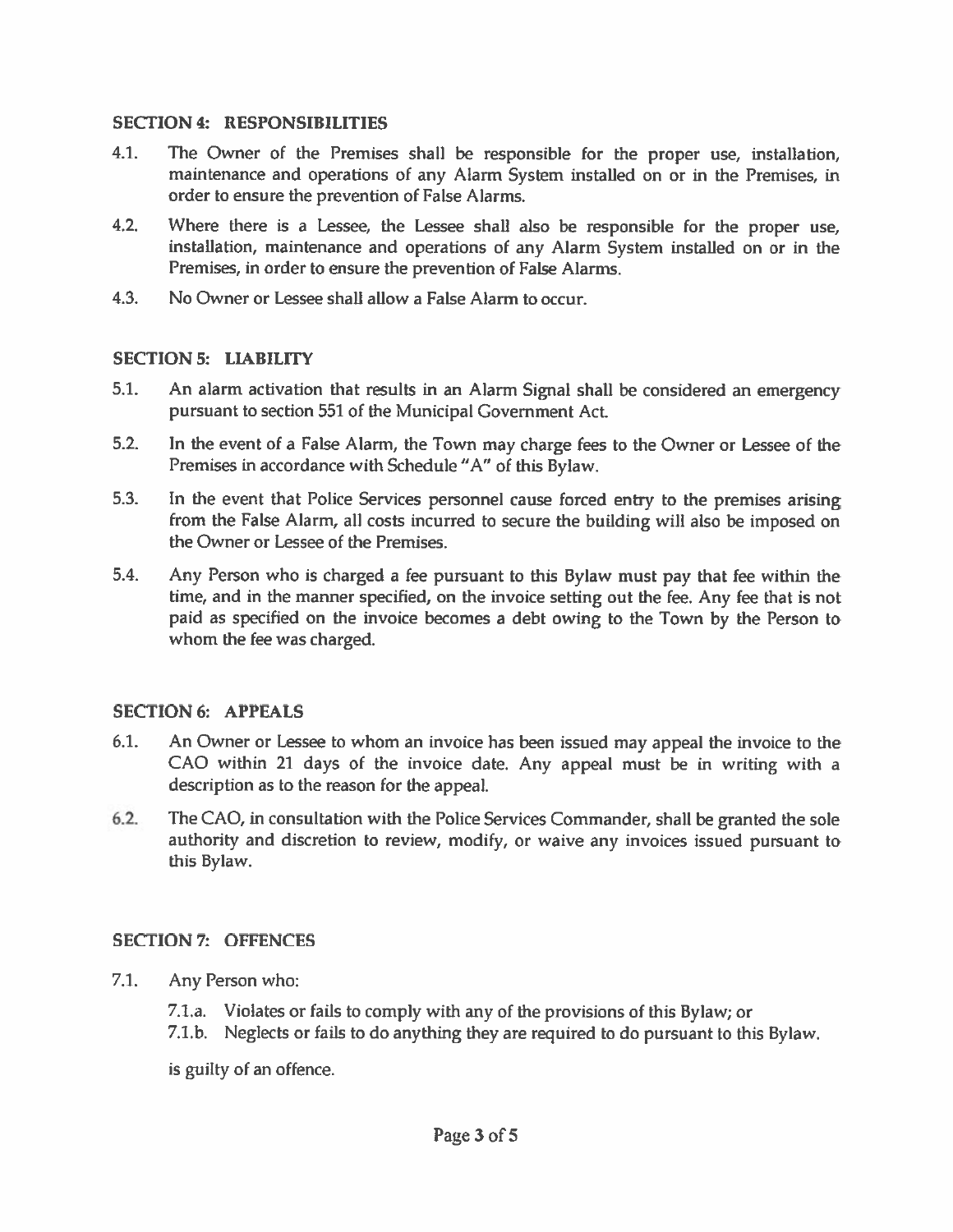- 7.2. Where <sup>a</sup> Peace Officer believes on reasonable and probable ground that <sup>a</sup> person has committed an offence, he may commence proceedings by issuing <sup>a</sup> summons by means of <sup>a</sup> violation ticket in accordance with Part 2 of the Provincial Offences Procedure Act.
- 7.3. Any person who contravenes any provision of this Bylaw is guilty of an offence punishable upon summary conviction and is liable to pay <sup>a</sup> fine of not less than \$150.00 and not more than \$10,000.00 or in default of paymen<sup>t</sup> to <sup>a</sup> period of imprisonment for <sup>a</sup> period of not more than one (1) year.
- 7.4. For greater certainty, but not to restrict the generality of the foregoing, any fines imposed pursuan<sup>t</sup> to this Bylaw are in addition to the fees imposed by this Bylaw, and do not excuse or derogate from the requirement to pay such fees.

## SECTION 8: GENERAL

- 8.1. If any Section or parts of this Bylaw are found in any court of law to be illegal or beyond the power of Council to enact, such Section or parts shall be deemed to be severable and all other Section or parts of this Bylaw shall be deemed to be separate and independent there from and to be enacted as such.
- 8.2. That this Bylaw shall come into full force and effect on July 1st, 2014, and upon passing of third and final reading.

READ a first time this 29<sup>th</sup> day of April, 2014.

READ a second time this 27<sup>th</sup> day of May, 2014.

READ the third and final time this  $27<sup>th</sup>$  day of May, 2014.

Mayor **Municipal Clerk**